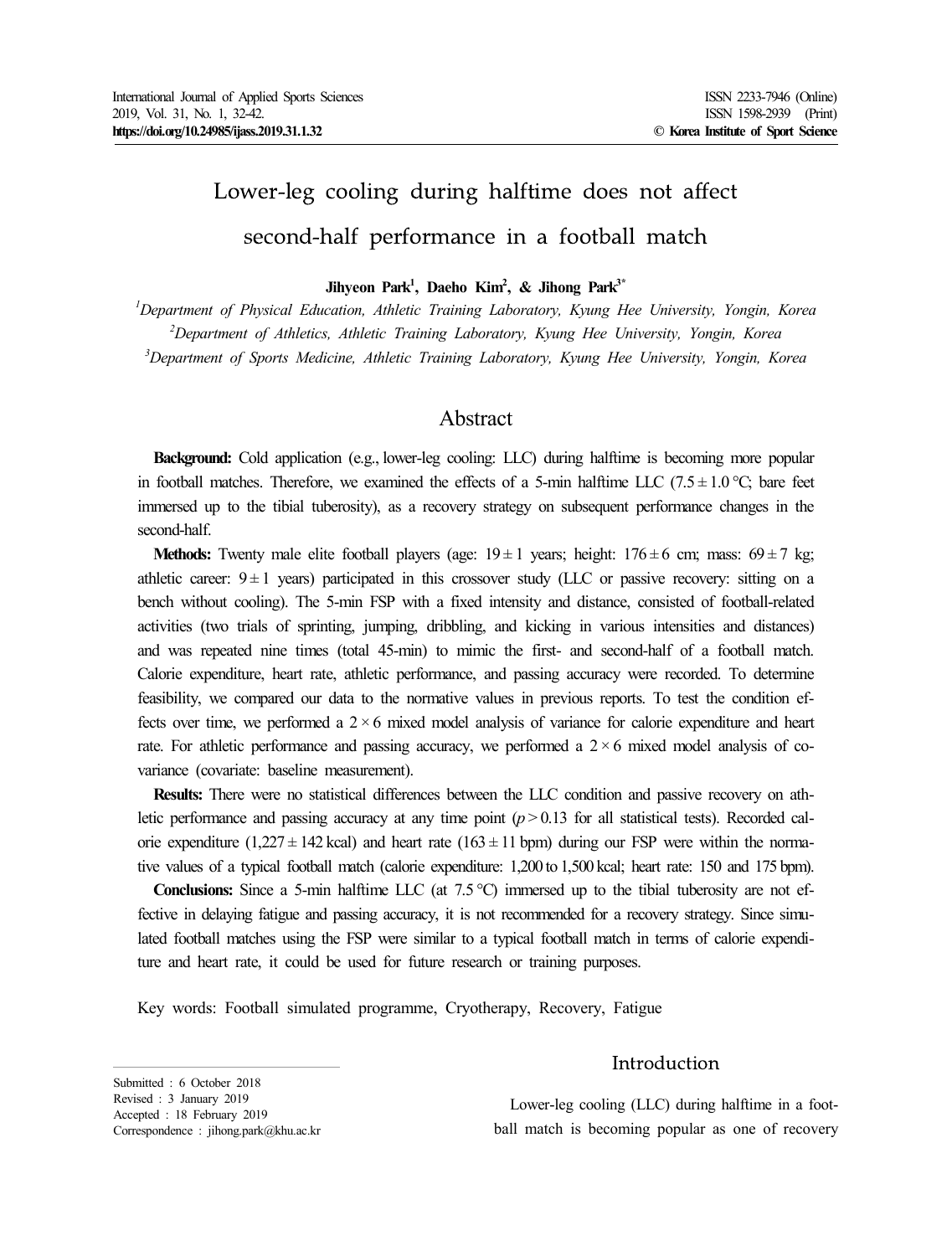methods (Yeung et al., 2016). A reduction in temper ature (Wilson et al., 2018), blood lactate level (Bastos et al., 2012), and inflammatory response (Ascensão et al., 2011) are thought to enhance recovery from physical fatigue. Additionally, cold water immersion pro duces a psychological effect as it decreases the level of perceived fatigue and muscle soreness (Broatch et al., 2014; Rowsell et al., 2009). Although current lit erature (Wilson et al., 2018; Bastos et al., 2012; Ascensão et al., 2011; Broatch et al., 2014; Rowsell et al., 2009) shows physiological and psychological effects in recovery from exercise-induced fatigue, it does not support the use of LLC during halftime. Since LLC was applied after a football match in previous studies (Ascensão et al., 2011; Rowsell et al., 2009; Rowsell et al., 2011) data of performance change in the second-half as a result of halftime LLC are not yet available.

Collection of such data involves complications. First, it is difficult to administer LLC in the middle of a football match. Second, various modes, intensity, and volumes of football-related activities (e.g., run ning, kicking, cutting) confound objective compari sons. A simulated protocol specific to football would help us resolve these difficulties. A 90-min football simulation programme (FSP) (Lovell et al., 2013) in cluding a 5-min halftime intervention during a 15 min halftime was previously conducted. However, this study (Lovell et al., 2013) tested different recov ery strategies (exercise and whole body vibration). In addition, the simulated programme (Lovell et al., 2013) is lacking because it did not perform actions with a football (kicking and dribbling), but contained multi-directional running at various intensities.

Although the majority of the distance is covered by walking and low intensity running (Di Mascio & Bradley, 2013), many explosive activities such as kicking, passing, jumping, sprinting, turning, cutting, and tackling are frequent in football (Bangsbo, 2014; Stølen et al., 2005). Therefore, a 90-min long football match including a 15-min halftime period with football-related activities performed at a fixed intensity and distance, should be developed. A simulated match using the FSP should also yield similar calorie expenditure (1,360 kcal) and distance covered (10-13 km) (Mohr et al., 2003) as in a typical adult football match. Appli cation of halftime LLC during the simulated football match would provide more practical recovery guidelines to football players, coaches, and sports medicine practitioners.

Hence, the purpose of this study was to observe performance changes in the second-half responding to a 5-min halftime LLC as compared with passive recovery (sitting on the bench without cooling). A 5 min football simulation programme (FSP) with a fixed intensity and distance was repeated 18 times to replicate a full 90-min football match. We hypothe sised that performance changes from each conditions of halftime recovery strategies would be similar be cause the parameters of LLC (e.g., duration of cooling and the immersed body part) in this study were insufficient to influence thermal and physiological re sponses.

## Methods

## Study design

A  $2 \times 6$  (condition by time) crossover field study with repeated measures on time was used. Participants experienced both conditions (LLC and control) in a random order. Dependent variables were calorie expenditure (kcal), heart rate (bpm), maximal vertical jump height (cm), 20-m sprint time (sec), arrowhead agility test time (sec), and scores of short-pass and long-kick. A 5-min long FSP with fixed intensity and distance was repeated 18 times to replicate a full 90-min (the first- and second-halves) of a simulated football match. Data recorded during the three consecutive FSP were combined (a total of 15-min) and analysed; thus, six time points (the first-half: T1 through T3; the secondhalf: T4 through T6) were compared.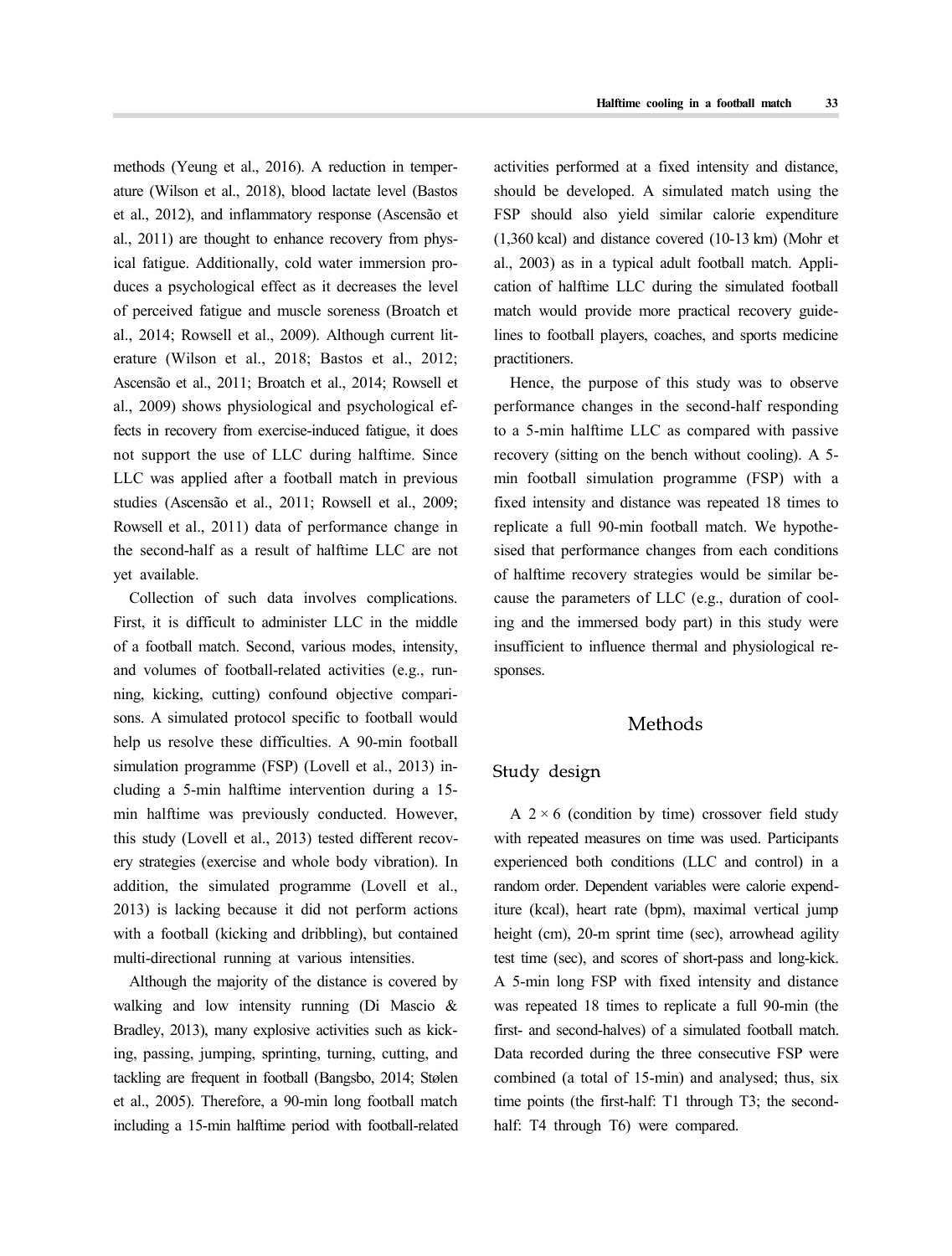#### Participants

Twenty male elite football players (age:  $19 \pm 1$  years; height:  $176 \pm 6$  cm; mass:  $69 \pm 7$  kg; athletic career:  $9 \pm 1$  years) volunteered and qualified for study participation. All participants had to be football trained for at least six years and registered in the Korean Football Association. Participants were excluded if they had any musculoskeletal lower-extremity injury in the past six months, history of lumbar spine or lowerextremity surgery, neuromuscular disorders, or allergy to cold. There was no dropping out throughout experi ments, thus the initial 20 participants were finally analysed. We obtained approval from the \_\_\_\_\_\_\_\_\_\_ University's Institutional Review Board before collecting data. Each participant read the study procedures and gave informed consent.

## Procedures

Data were collected on a regular outdoor natural grass football pitch. Participants visited three different days with 48-h between visits. On the first (orientation) day, baseline values of dependent measurements (maximal vertical jump height, 20-m sprint time, arrowhead agility test time, and the accuracy scores of short-pass and long-kick) were recorded. On the second day, participants performed nine repetitions of the 5-min FSP to represent the first- and second-halves. During halftime, participants randomly received one of the conditions (LLC or passive recovery). Afterwards, the secondhalf was performed in the same manner as the first-half. On the third day, the same experimental procedure was repeated after receiving another condition (that participants did not receive on the second day) during halftime. Calorie expenditure and heart rate were ad ditionally recorded on the second and third days. A brief warm-up (light 10-min jog and dynamic stretching) was performed each day. Participants wore the same socks and shoes (football stud) each testing day.

Each testing day, air temperature and relative hu-

midity were recorded by a digital thermometer (Kestrel Drop, Nielsen-Kellerman Co., Boothwyn, PA, USA). Data were not collected on rainy days. All participants consumed 1.5 L of water during each day (500 mL during each of the first- and second-halves; and halftime).

## Football simulated programme (FSP)

This 5-min long FSP was repeated nine times to represent the first- and second-halves. The FSP con sists of football specific activities and movements such as walking, jogging, sprinting, cutting, side stepping, jumping, and kicking balls (Table 1, Figure 1, and sup plemental video clip). If this FSP was completed soon er than 5-min, participants walked around for the rest of the time (less than 1-min). This FSP was established in consideration of calorie expenditure (Stølen et al., 2005), heart rate (Bangsbo, 1993), and total distance covered (Bradley et al., 2010).

## Conditions

Both conditions (LLC and control) were implement ed during the middle of a 5-min halftime. After the first-half, participants walked to the shaded bench (150 m from the pitch), and took their shoes and socks off (this took approximately 5-min). While remaining in a seated position, participants immersed their bare feet and lower legs (up to the tibial tuberosity) in a plastic cold tub (water temperature:  $7.5 \pm 1.0$  °C; container size:  $45.5 \times 57.7$  cm) (Gregson et al., 2011; Leeder et al., 2011). The water temperature in the plastic tub was confirmed by a K-type temperature probe con nected to a digital thermometer (Fluke 53 II B therm ometer, Fluke Corp., Everett, WA, USA). Upon com pletion of LLC, participants put their socks and shoes on, and then walked back to the pitch for the second half (this took approximately 5-min).

For the control condition, participants went through the same halftime procedure as described above, ex cept sat quietly for 5-min on the bench while keeping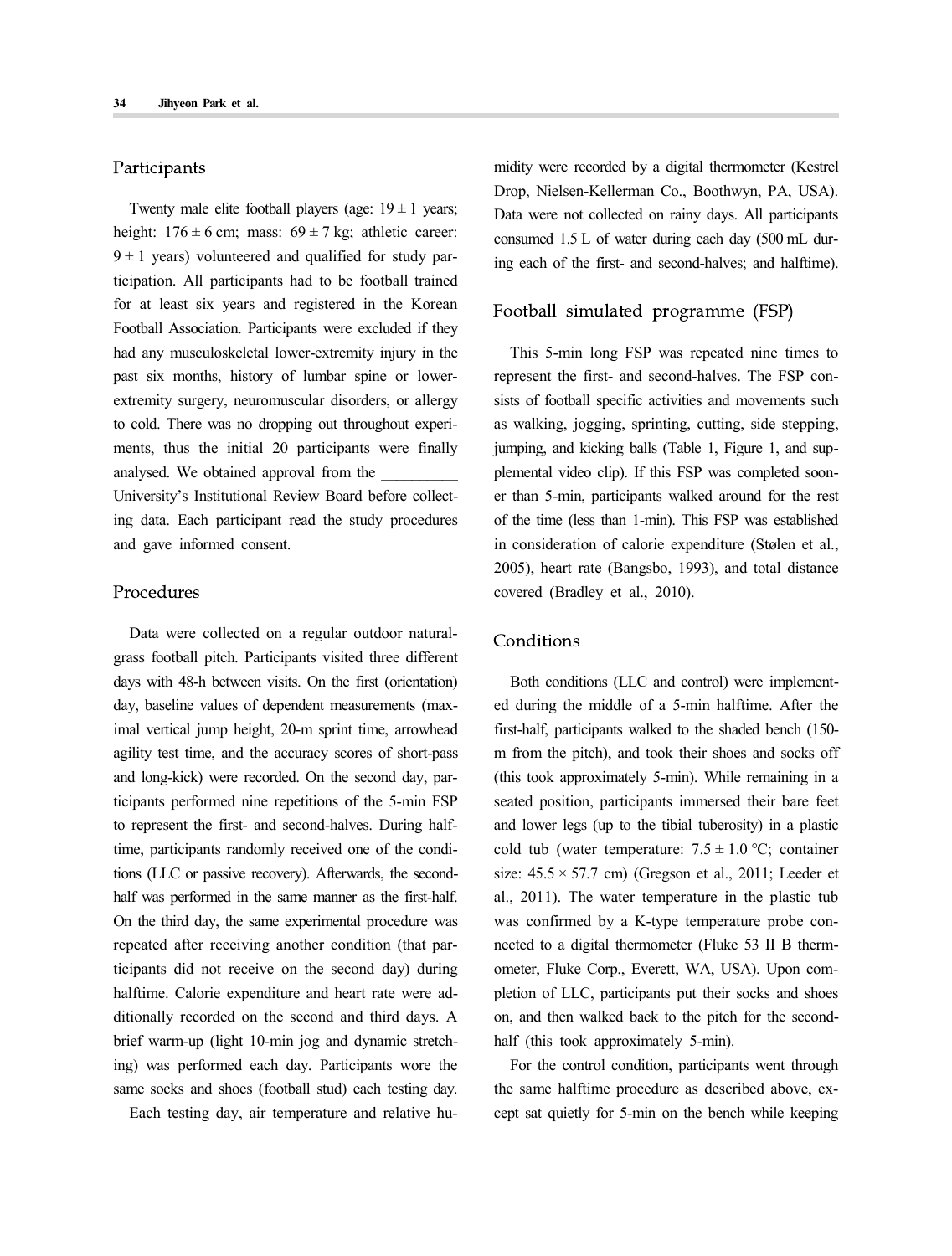| #            | Activity              | Direction | Movement    | Intensity   | Distance                 |
|--------------|-----------------------|-----------|-------------|-------------|--------------------------|
| $\mathbf{1}$ | Run                   | $A-B$     | Forward     | Sub-maximal | $10-m$                   |
| 2, 16        | *Short-pass           | B-A       | Inside pass |             | $10-m$                   |
| 3, 17        | Jog                   | $A-B$     | Forward     | Moderate    | $10-m$                   |
| 4, 23        | *Agility              | Multi     | Forward     | Maximal     | $25-m$                   |
| 5            | Run                   | $C-D$     | Forward     | Sub-maximal | $10-m$                   |
| 6, 25        | maximal vertical jump |           | Vertical    | Maximal     | $\overline{\phantom{0}}$ |
| 7, 14, 26    | Step                  | $D-C$     | Side        | Sub-maximal | $10-m$                   |
| 8, 28        | Walk                  | $A-B$     | Forward     | Low         | $20-m$                   |
| 9, 19        | Dribble               | $C$ -D-C  | Free        | Low         | $10-m$                   |
| 10, 20       | Walk                  | $B-A$     | Forward     | Low         | $10-m$                   |
| 11, 21       | Long-kick             | $B-A$     | Instep kick |             | $30-m$                   |
| 12           | Run                   | $B-A$     | Forward     | Sub-maximal | $10-m$                   |
| 13, 24       | <b>Step</b>           | $D-C$     | Backward    | Sub-maximal | $10-m$                   |
| 15, 22       | Jog                   | $B-A$     | Forward     | Moderate    | $10-m$                   |
| 18           | $20-m$ sprint         | $A-B$     | Forward     | Maximal     | $20-m$                   |
| 27           | Jog                   | $C-D$     | Forward     | Moderate    | $10-m$                   |
| 29           | *20-m sprint          | $B-A$     | Forward     | Maximal     | $20-m$                   |

*Table 1. The football simulated programme (FSP)*

\*Measurements for athletic performance and passing accuracy



*Figure 1. Football simulated protocol (5-min)*

their shoes and socks on.

#### Measurements

#### *Calorie expenditure and heart rate*

To monitor calorie expenditure and heart rate vari ability, participants wore a watch (Polar M400 GPS, Polar Electro Oy, Kempele, Finland: sampling rate: 60 Hz) on their wrist and an associated strap around their chest. This method has been validated (Kendall et al., 2019). High measurement reliability has been reported as the intraclass correlation coefficient (ICC) of 0.80 to 0.86 (Nunan et al., 2009). Since the cumulated values of calorie expenditure were displayed, the value at the completion of each time point was re corded. To obtain the heart rate, the values within each time point (900 data points) were averaged.

#### *Athletic performance*

For maximal vertical jump height, participants placed their feet in a triangle cone (Figure 1) and vertically jumped off of both legs as high as they could. Take-off movement included pre-stretch using lower-extremity joints and arm swinging (countermovement jump). The distance between feet and the joint angles during prestretch and take-off were self-determined. This activity was performed twice per a FSP; thus, a total of six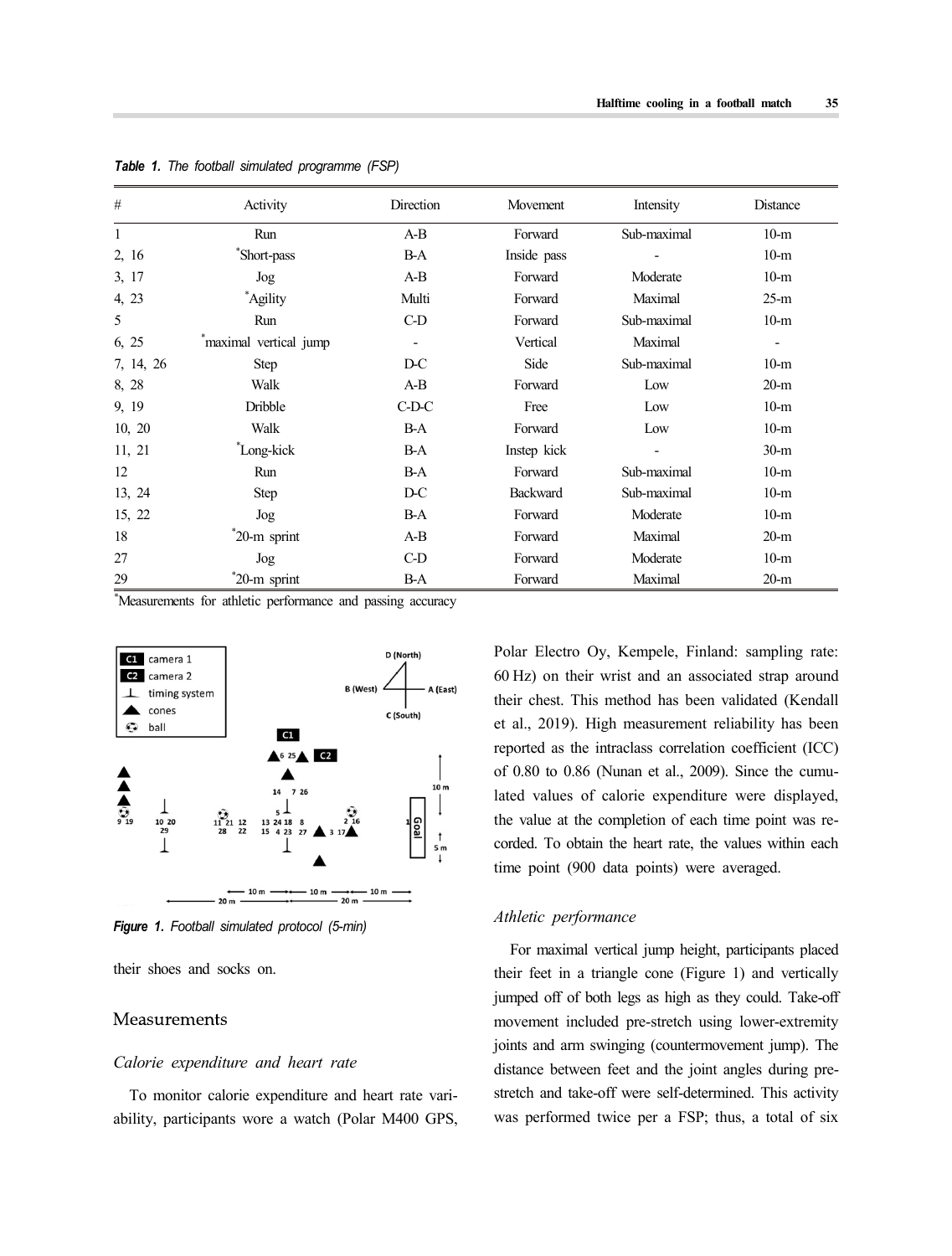maximal vertical jumps were recorded and averaged to represent each time point. Two cameras were set up with 240 fps and a 1/1000 shutter speed. One cam era (C1 in Figure 1) was located on the grass (1-m from the centre of the jumping area and 1-m above the grass) and videotaped participants' feet to deter mine the flight time, while another camera (C2: 1-m from the centre of the jumping area and 20-cm above the grass) videotaped the whole body to confirm participants. A pair of video clips for each jump was ex ported into motion analysis software (Kinovea 0.8.15, Kinovea Org., France) and synchronized (Balsalobre-Fernández et al., 2014). Flight time according to frame count from take-off to landing was calculated. Participants' last foot to take off and the first foot to touch the ground were considered as take-off and landing, respectively. To obtain the maximal vertical jump height (cm), the flight time (s) was inserted into the formula  $(h = t^2 \times 122.625)$  (Glatthorn et al., 2011). This method has been validated (Balsalobre-Fernández et al., 2014) and shown high measurement consistency  $(ICC = 0.99: Glatthon et al., 2011).$ 

To record a 20-m sprint time, participants were asked to ready (50-cm from the start line) and then sprint straight as fast as they could from a standing start position. Two pairs of infrared timing sensors (Brower Timing System, Salt Lake City, UT, USA) were set up at the start and finish lines (located 20-m apart). A total of six 20-m sprint times were averaged to represent each time point (three consecutive FSP). This method has been validated (Pauole et al., 2000) and shown high measurement consistency (ICC =  $0.84$ : Kim et al., 2016).

For the arrowhead agility test, participants were asked to run around five cones (clockwise direction: Figure 1) as fast as they could from a standing start position. The start line of the 20-m sprint test was used as the start and finish line in this test. Therefore, a pair of timing sensors, located at the start line of the 20-m sprint test, (Brower Timing System, Salt Lake City, UT, USA) recorded the arrowhead agility test time. A total of six arrowhead agility tests were averaged to represent each time point. This method has been validated (Di Mascio et al., 2015) and shown high measurement consistency (ICC =  $0.92$ : Lockie & Jalilvand, 2017).

#### *Passing accuracy*

To objectively assess ball kicking accuracy, the scores of short-pass (10-m) and long-kick (30-m) were recorded. For the short-pass, participants were asked to kick a football using the inner side of their foot and hit a step box  $(99 \times 35 \times 15 \text{ cm})$  located at the goal line (Figure 1). Six short-pass scores were aver aged for each time point. Participants were instructed to kick another ball immediately after one kick had finished. If they hit the target twice, two points were awarded; if they hit the target one time, one point was awarded; otherwise zero points were allocated. A long kick was performed once in a 5-min FSP, and three long-kick scores were averaged for each time point. Participants were asked to long-kick accurately to the goal  $(7.32 \times 2.44 \text{ m})$  one time from 30-m straight away. If the ball was scored with no bounce or hitting the goal post or cross bar, one point was awarded; if not, zero points were allocated. Participants were required to pass or kick as they do a traditional football match with either foot.

#### Statistical analyses

We performed a priori power analysis based on our pilot data in our laboratory to determine the sample size. Based on a mean difference in the 20-m sprint time of 0.15-s and a standard deviation (SD) of 0.19-s (effect size of 0.83), with an alpha of 0.05 and a beta of 0.2, it was estimated that 14 participants per group would be necessary.

To test the condition effects over time, we performed a  $2 \times 6$  mixed model analysis of variance for calorie expenditure and heart rate. For athletic performance and passing accuracy, we performed a  $2 \times 6$  mixed model analysis of covariance (covariate: baseline mea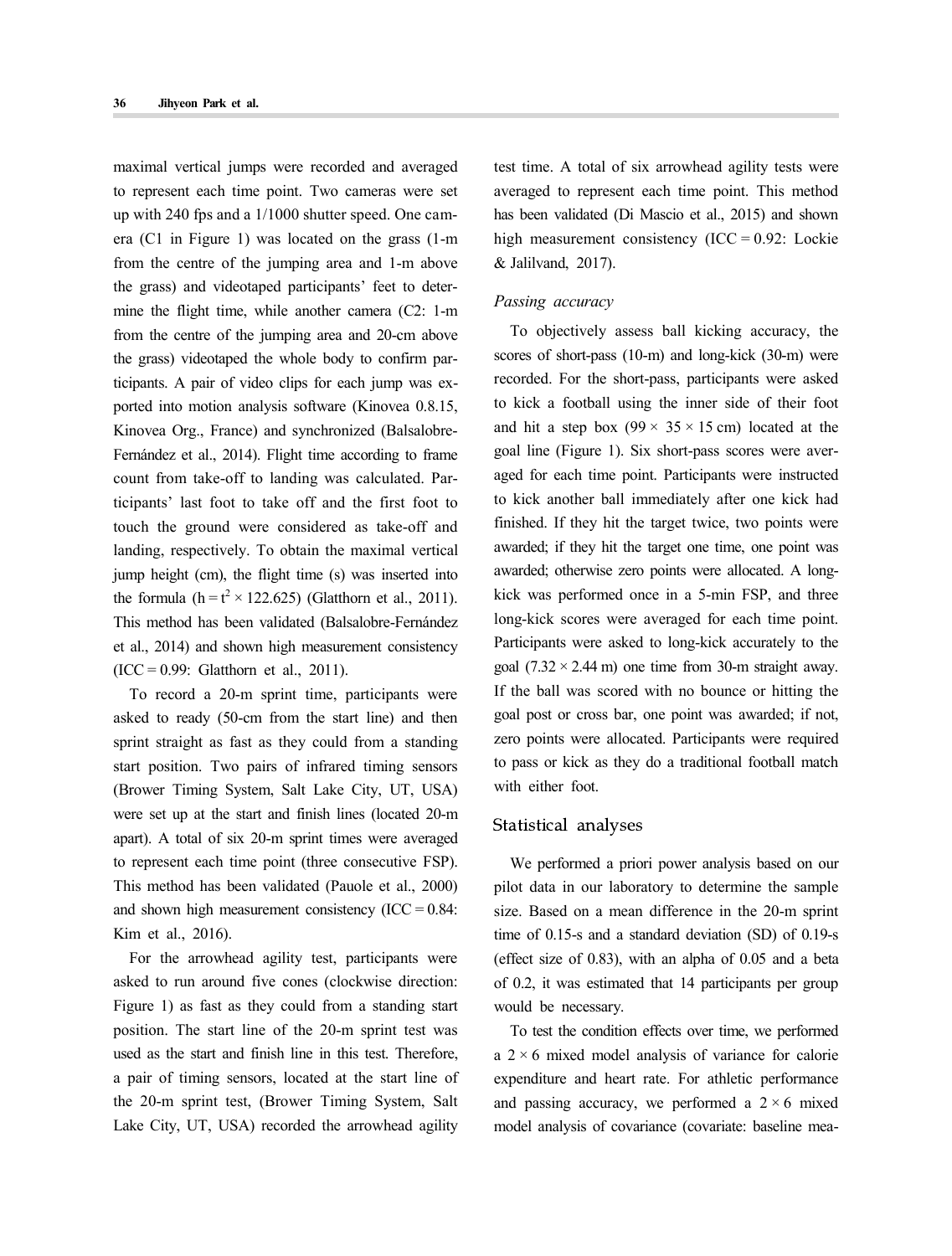surement). The significance level was chosen as 0.05, and the statistical package R 3.4.3 (R development core team) was used for all tests.

# Results

# Calorie expenditure and heart rate

We did not observe condition effects throughout any time point on either value (calorie expenditure:  $F_{5,209} = 0.24$ ,  $p = 0.94$ ; heart rate:  $F_{5,209} = 0.24$ ,  $p = 0.94$ ; Table 2). Total calorie expenditure was  $1,227 \pm 142$ kcal, and the average heart rate for the whole match was  $163 \pm 11$  bpm.

#### Athletic performance

The values of the three function performance tests

|  |  | <b>Table 2.</b> Calorie expenditure and heart rate |  |  |  |  |
|--|--|----------------------------------------------------|--|--|--|--|
|--|--|----------------------------------------------------|--|--|--|--|

did not change throughout the match (maximal verti cal jump height:  $F_{5,209} = 0.44$ ,  $p = 0.82$ ; 20-m sprint time:  $F_{5,209} = 0.57$ ,  $p = 0.73$ ; arrowhead agility test:  $F_{5,209}$  $= 0.26$ ,  $p = 0.93$ ; Table 3).

#### Passing accuracy

LLC did not influence participants' passing accur acy throughout the match (short-pass:  $F_{5,209} = 1.75$ ,  $p =$ 0.13; long-kick: *F*5,209 = 1.19, *p* = 0.32; Table 4).

#### Air temperature and relative humidity

The average values of air temperature and relative humidity during the data collection period were 33.3  $\pm$  3.6 °C and 47.0  $\pm$  10.5 %, respectively. Air temperature and relative humidity were not different through out the data collection period (temperature:  $F_{5,209} = 0.30$ ,

|              |           | Calorie expenditure (kcal) | Heart rate (bpm) |            |  |
|--------------|-----------|----------------------------|------------------|------------|--|
| Time         | LLC       | Control                    | LLC              | Control    |  |
| $T1(15-min)$ | 62.1(3.7) | 61.5(3.1)                  | 158.2(5.5)       | 158.0(3.9) |  |
| $T2(30-min)$ | 71.0(5.2) | 69.5(4.8)                  | 166.6(4.9)       | 167.1(3.8) |  |
| $T3(45-min)$ | 74.8(5.4) | 71.6(5.3)                  | 169.5(4.4)       | 168.2(4.2) |  |
| T4 (60-min)  | 61.5(3.2) | 60.6(2.8)                  | 157.0(4.2)       | 155.9(4.0) |  |
| $T5(75-min)$ | 70.7(3.9) | 68.1 (2.9)                 | 163.9(4.5)       | 163.0(3.7) |  |
| $T6(90-min)$ | 73.0(4.7) | 70.9(3.3)                  | 166.7(4.3)       | 164.5(4.0) |  |

Values are mean (95% confidence intervals)

#### *Table 3. Athletic performance*

| Time           | Maximal vertical Jump (cm) |           | 20-m sprint (sec) |          | Arrowhead agility (sec) |          |
|----------------|----------------------------|-----------|-------------------|----------|-------------------------|----------|
|                | LLC                        | Control   | LLC               | Control  | LLC                     | Control  |
| Baseline       | 49.8(2.2)                  | 49.8(2.2) | 3.0(0.0)          | 3.0(0.0) | 8.4(0.1)                | 8.4(0.1) |
| $T1(15-min)$   | 47.3(2.1)                  | 46.7(1.8) | 3.1(0.1)          | 3.1(0.1) | 8.6(0.1)                | 8.6(0.1) |
| $T2(30-min)$   | 46.7(2.4)                  | 46.1(1.9) | 3.2(0.1)          | 3.2(0.1) | 8.7(0.1)                | 8.7(0.2) |
| $T3(45-min)$   | 46.1(2.4)                  | 45.0(1.7) | 3.2(0.1)          | 3.2(0.1) | 8.7(0.1)                | 8.7(0.2) |
| $T4(60 - min)$ | 43.6(2.0)                  | 44.0(1.9) | 3.2(0.1)          | 3.2(0.1) | 8.7(0.2)                | 8.7(0.1) |
| $T5(75-min)$   | 45.8(2.2)                  | 45.1(2.1) | 3.2(0.1)          | 3.2(0.1) | 8.6(0.2)                | 8.7(0.2) |
| T6 (90-min)    | 46.8(2.1)                  | 46.1(1.9) | 3.2(0.1)          | 3.2(0.1) | 8.7(0.2)                | 8.7(0.2) |

Values are mean (95% confidence intervals)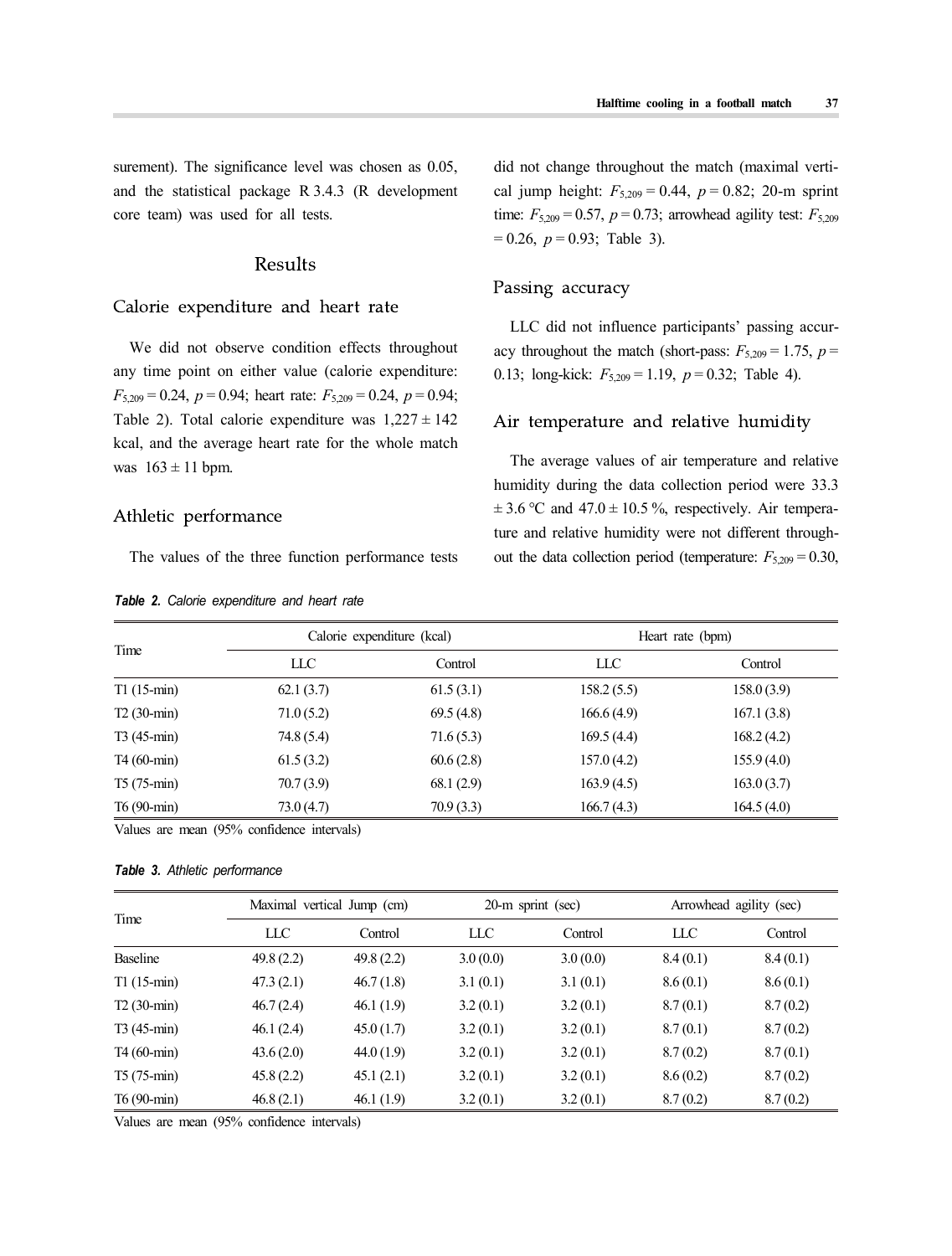|              |          | Short-pass (score) | Long-kick (score) |          |  |
|--------------|----------|--------------------|-------------------|----------|--|
| Time         | LLC      | Control            | LLC               | Control  |  |
| Baseline     | 1.7(0.1) | 1.7(0.1)           | 1.0(0.0)          | 1.0(0.0) |  |
| $T1(15-min)$ | 1.8(0.1) | 1.8(0.1)           | 0.7(0.1)          | 0.7(0.1) |  |
| $T2(30-min)$ | 1.8(0.1) | 1.7(0.1)           | 0.7(0.1)          | 0.8(0.1) |  |
| $T3(45-min)$ | 1.7(0.1) | 1.7(0.1)           | 0.8(0.1)          | 0.8(0.1) |  |
| T4 (60-min)  | 1.8(0.1) | 1.8(0.1)           | 0.8(0.1)          | 0.8(0.1) |  |
| $T5(75-min)$ | 1.8(0.1) | 1.8(0.1)           | 0.7(0.1)          | 0.8(0.1) |  |
| T6 (90-min)  | 1.8(0.1) | 1.6(0.1)           | 0.8(0.1)          | 0.7(0.1) |  |

*Table 4. Passing accuracy of short-pass and long-kick*

Values are mean (95% confidence intervals)

 $p = 0.91$ ; humidity:  $F_{5,209} = 0.09$ ,  $p = 0.99$ ).

# Discussion

We demonstrated that simulated football matches using our FSP were similar to a typical adult foot ball match in terms of calorie expenditure, heart rate, and distance covered. Our data in calorie expenditure (1,222 kcal) and heart rate (163 bpm) were within the normative ranges of a typical football match—calorie expenditure: 1,200 to 1,500 kcal (Stølen et al., 2005; Krustrup et al., 2005) and heart rate: 150 and 175 bpm (Bangsbo, 1993; Ohashi et al., 1993). Distance covered by running without a ball possession in a typical foot ball match was  $542 \pm 214$  m (maximal) and  $1,590 \pm$ 488 m (submaximal) (Bradley et al., 2010). The distances of corresponding values in our matches were 720 m (sprinting) and 1,514.5 m (submaximal), respectively. Despite a lack of first-touches, headers, tackles, throws, and slight contact with opponents, our FSP consists of the most common football-specific activities at a fixed intensity and distance. Therefore, the FSP administered in this study could be used for re search or training purposes. Calorie expenditure, heart rate, and maximal vertical jump height recorded during the first 15-min of the second-half (T4) were the lowest values throughout the entire matches. As pre vious studies (Mohr et al., 2003; Edholm et al., 2015; Weston et al., 2011) reported, a reduced body temperature and heart rate during halftime could have hindered subsequent athletic performance in the second-half.

Numerous studies reported the immediate effects of cooling in post-exercise recovery in terms of strength (Wilson et al., 2018), agility (Çakır & Şenel, 2017), an aerobic power (Hayter et al., 2016), and muscle soreness (Yeung et al., 2016). However, ideal treatment param eters to elicit specific neurophysiological responses do not seem to exist (Bleakley et al., 2012). Because of time and space constraints during halftime, our LLC protocol—a 5-min duration with a temperature of 7.5 ℃ leg immersion up to the tibial tuberosity—was the most suitable application, which may explain why it did not produce recovery effects. Previous studies using similar treatment parameters (5 to 8 ℃ of cold-water immer sion for 4 to 5-min) as post-exercise recovery strategy to ours reported no physiological (e.g., blood lactate level and creatine kinase activity) (Junior et al., 2011) or biomechanical change (grip strength) (Kodejška et al., 2018). Studies reporting muscle and core temper ature reduction with a duration of 5-min cooling had participants immersed up to the sternal level (Costello et al., 2012; Peiffer et al., 2009). Immersion to at least the iliac crest level with a minimum duration of 10 min appears to be required for physiological alterations in plasma C-reactive protein concentration (Wilson et al., 2018), muscle oxygenation (Yeung et al., 2016),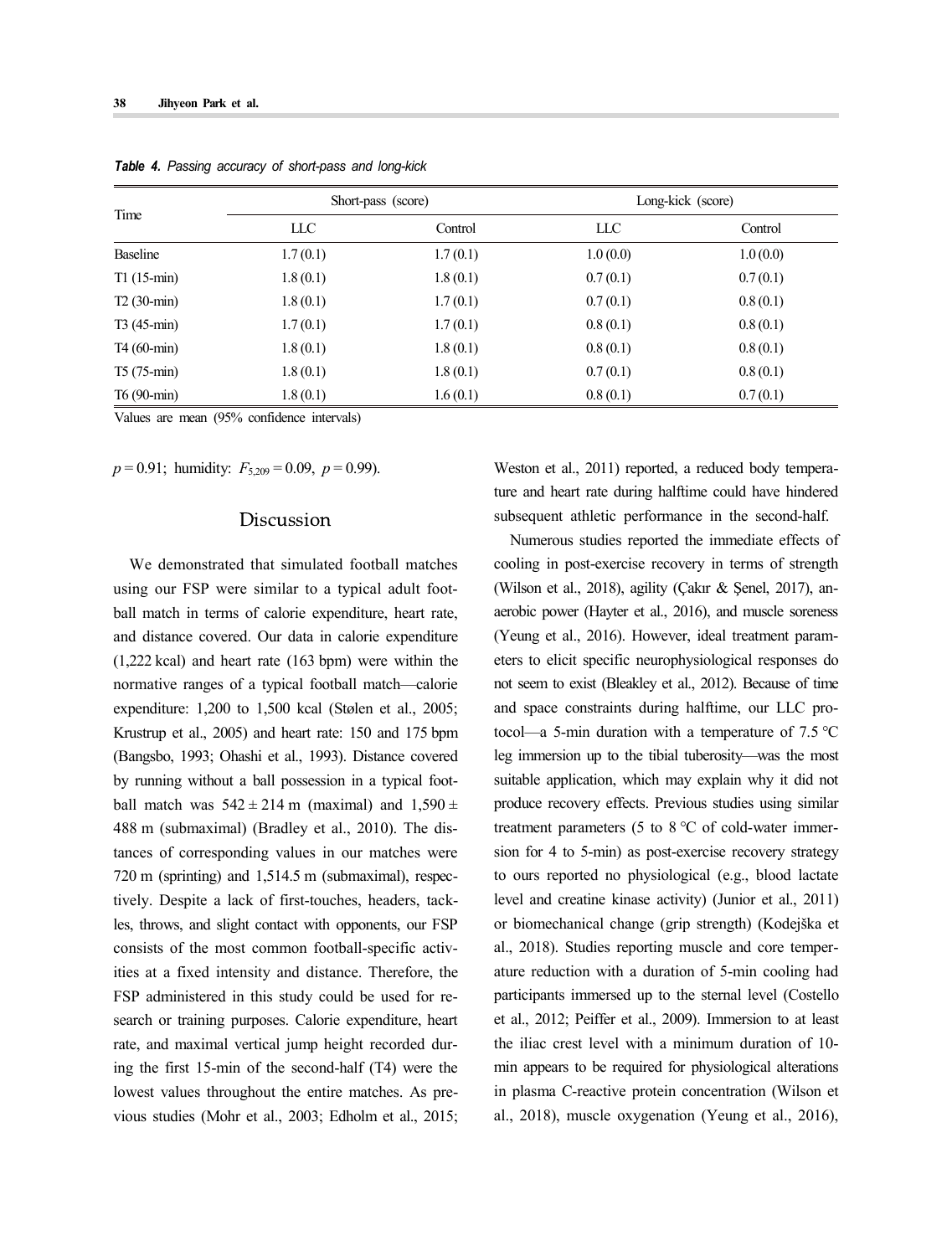and myoglobin (Ascensão et al., 2011). These reports suggest that our halftime LLC was less likely to ac complish any of the aforementioned cooling effects.

Existing literature on the effective water temperature for recovery after an intense physical activity varies from 5 to 35 ℃. Cooling rates of core body temper ature were similar between immersed water temperature of 5 and 14 ℃ (Clements et al., 2002) and among 8, 14, and 20 ℃ (Proulx et al., 2003). Water immersion at 11 and 26 ℃ resulted in a similar pattern in lowerextremity kinetic and kinematic changes during walking (Fukuchi et al., 2015). In comparison to 10 ℃ water temperature, immersion in 35 ℃ produced great er thermal comfort and mental readiness for exercise, along with no difference in muscle strength (Broatch, et al., 2014). Therefore, the effectiveness of water im mersion modality in post-exercise recovery may not be temperature dependent (Broatch, et al., 2014; Rowsell et al., 2009; Al Haddad et al., 2010). A recent study (Vieira et al., 2016) demonstrated that cold-water im mersion at 15 ℃ produced a faster return in serum creatine kinase and countermovement jump levels com pared with 5 ℃. Although there is scientific and an ecdotal evidence in favour of cold application, perhaps warm water immersion (between 15 and 20 ℃) may be worth performing during halftime since our body loses heat with a temperature lower than the core body. Warmer temperature immersion would also eliminate an immediate adverse effect of cooling such as a subjective feeling of "stiffness".

Cooled body parts may be the determinative factors for delaying fatigue or performance enhance. Pre viously, a 20-min bilateral knee joint cooling (two ice bags placed on the anterior and posterior surfaces of the knee joint) followed by an intermittent warm-up exercise reduced 0.09 second in 20-m sprint time (Kim et al., 2016). A 2.5-min bilateral palm cooling between sets of 85 % 1RM bench press resulted in a 20% increase in total exercise volume (Kwon et al., 2010). On the contrary, studies cooled muscle tissues consistently reported a reduction in performance enhance (Macedo et al., 2016; Dixon et al., 2010; Patterson et al., 2008). Reduced temperature appears to alter normal neuromuscular, mechanical, metabolic, and enzymatic process (Richendollar et al., 2006). Since the cooled area in our study included the tri ceps surae, our LLC may have been detrimental. How ever, the measurement curves at the two conditions showed very similar patterns, indicating that our LLC neither enhanced nor reduced athletic performance. Thus, a type of active recovery exercise that maintains body temperature and heart rate at a certain degree, rather than reducing local body temperature, might be a better halftime recovery strategy during a football match (Edholm et al., 2015; Mohr et al., 2004).

# Conclusions

Subsequent performance changes between the halftime LLC (7.5 ℃ barefoot immersed up to the tibial tuberosity) and passive recovery were very similar, suggesting that halftime LLC neither improves nor hinders calorie expenditure, heart rate, athletic perform ance, and passing accuracy. Since our simulated foot ball matches (nine repetitions of a novel 5-min FSP) requires similar amount of calorie expenditure, heart rate, and distance covered, our FSP could be administrated for future research or training purpose.

# Acknowledgements

This work was supported by the Ministry of Education of the Republic of Korea and the National Research Foundation of Korea (NRF-2015S1A5A801 7643). We also thank Jaewoong Lee and Jongsoo Yoo for their data collection and reduction.

# Conflict of Interest

There are no competing interests for any author.

# References

Al Haddad H., Laursen P. B., Chollet D., Frédéric L.,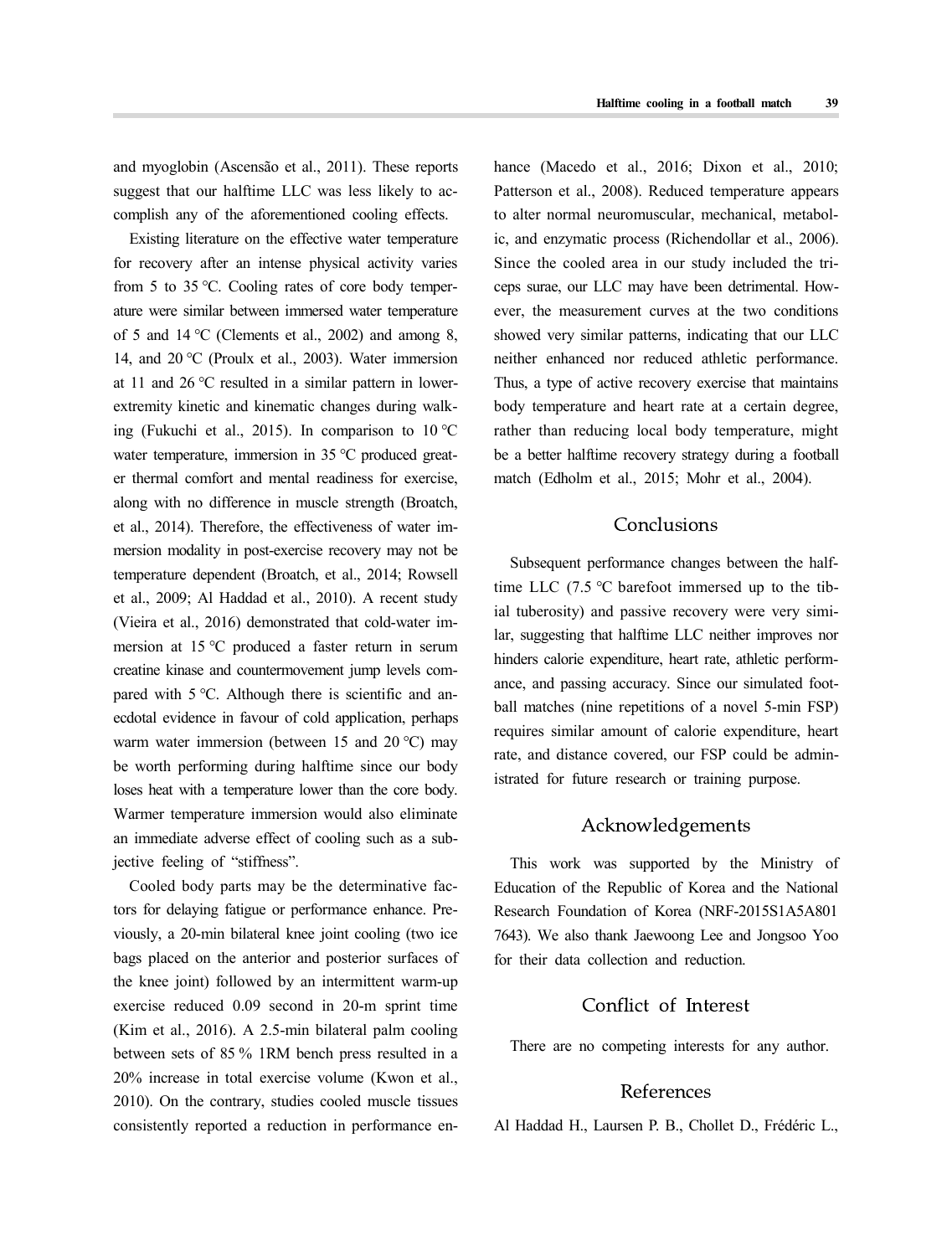Said A., & Martin B. (2010). Effect of cold or ther moneutral water immersion on post-exercise heart rate recovery and heart rate variability indices. *Autonomic Neuroscience*, **156**,111-116.

- Ascensão A., Leite, M., Rebelo, A. N., Magalhäes, S., & Magalhäes, J. (2011) Effects of cold water immer sion on the recovery of physical performance and muscle damage following a one-off soccer match. *Journal of Sports Sciences*, **29**, 217-225.
- Balsalobre-Fernández, C., Tejero-González, C. M, del Campo-Vecino, J., & Bavaresco, N. (2014). The concurrent validity and reliability of a low-cost, high-speed camera-based method for measuring the flight time of vertical jumps. *The Journal of Strength and Conditioning Research*, **28**, 528-533.
- Bangsbo, J. (2014). Physiological demands of football. *Sports Science Exchange*, **27**,1-6.
- Bangsbo, J. (1993). The physiology of soccer ― with special reference to intense intermittent exercise. *Acta Physiologica Scandinavica. Supplementum*, **619**, 1-155.
- Bastos, F. N., Vanderlei, L. C. M., Nakamura, F. Y., Bertollo, M., Godoy, M. F., Hoshi, R. A., Junior, J. N., & Pastre, C. M. (2012). Effects of cold water immersion and active recovery on post-exercise heart rate variability. *International Journal of Sports Medicine*, **3**, 873.
- Bleakley, C., McDonough, S., Gardner, E., Baxter, D. G., Hopkins, T. J., Davison, G. W., & Costa, M. T. (2012). Cold-water immersion (cryotherapy) for preventing and treating muscle soreness after ex ercise. *Sao Paulo Medical Journal*, **130**, 348-348.
- Bradley, P. S., Di Mascio, M., Peart, D., Olsen, P., & Sheldon, B. (2010). High-intensity activity profiles of elite soccer players at different performance levels. *The Journal of Strength and Conditioning Research*, **24**, 2343-2351.
- Broatch, J. R., Petersen, A., & Bishop, D. J. (2014). Post exercise cold-water immersion benefits are not greater than the placebo effect. *Medicine Science Sports Exercise*, **46**, 2139-2147.
- Çakır, E., & Şenel, Ö. (2017). Effect of cold water im mersion on performance. *European Journal of Physical Education and Sport Science*. **3**.
- Clements, J. M., Casa, D. J., Knight, J. C., McClung, J. M., Blake, A. S., Meenen, P. M., Gilmer A. M., & Caldwell, K. A. (2002). Ice-water immersion and cold-water immersion provide similar cooling rates in runners with exercise-induced hyperther mia. *Journal of Athletic Training*, **37**, 146.
- Costello, J. T., Culligan, K., Selfe, J., & Donnelly, A. E. (2012). Muscle, skin and core temperature after− 110 C cold air and 8 C water treatment. *PloS One*, **7**, e48190.
- Di Mascio, M., & Bradley, P. S. (2013). Evaluation of the most intense high-intensity running period in English FA premier league soccer matches. *The Journal of Strength and Conditioning Research*, **27**, 909-915.
- Dixon, P. G., Kraemer, W. J., Volek, J. S., Howard, R. L., Gomez, A. L., & Comstock, B. A. (2010). The impact of cold-water immersion on power production in the vertical jump and the benefits of a dy namic exercise warm-up. *The Journal of Strength and Conditioning Research*, **24**, 3313-3317.
- Edholm, P., Krustrup, P., & Randers M. (2015). Half-<br>time re-warm up increases performance capacity in male elite soccer players. *Scandinavian Journal of Medicine and Science in Sports*, **25**, e40-e49.
- Fukuchi, C. A., Da Rocha, E.S., & Stefanyshyn, D. J. (2015). Effects of cold water immersion on lower extremity joint biomechanics during running. *Journal of Sports Sciences*, **33**, 449-456.
- Glatthorn, J. F., Gouge, S., Nussbaumer, S., Stauffacher, S., Impellizzeri, F. M., & Maffiuletti, N. A. (2011). Validity and reliability of Optojump photoelectric cells for estimating vertical jump height. *The Journal of Strength and Conditioning Research*, **25**, 556-560.
- Gregson, W., Black, M. A., Jones, H., Milson, J., Morton, J., Dawson, B., Atkinson, G., & Green, D. J. (2011). Influence of cold water immersion on limb and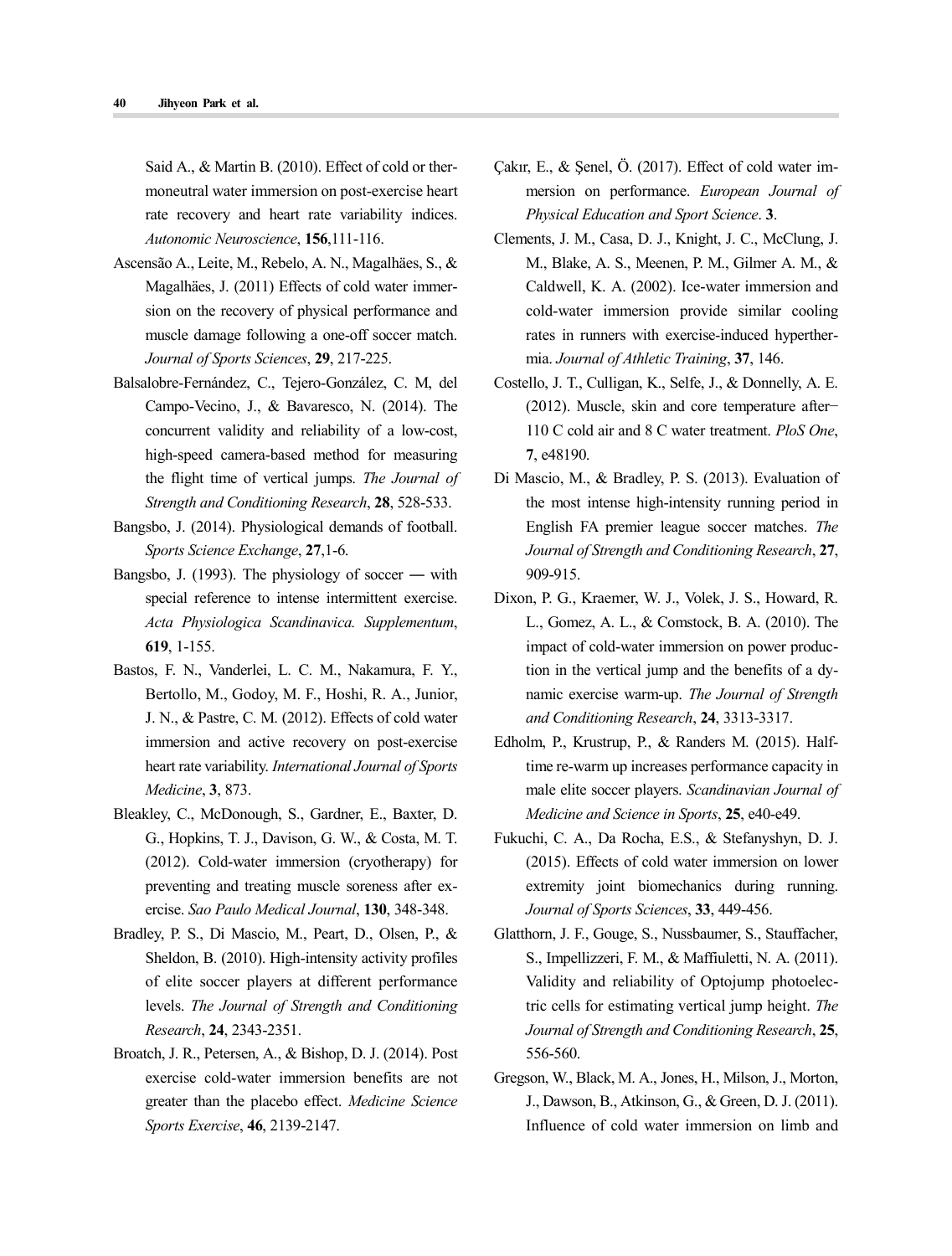cutaneous blood flow at rest. *American Journal of Sports Medicine*, **39**, 1316-1323.

- Hayter, K. J., Doma, K., Schumann, M., & Deakin, G. B. (2016). The comparison of cold-water immersion and cold air therapy on maximal cycling perform ance and recovery markers following strength ex ercises. *PeerJ*, **4**, e1841.
- Junior, E. C. L., de Godoi, V., Mancalossi, J. L., Rossi, R. P., De Marchi, T., Parente, M., Grosselli, D., Generosi, R. A., Basso, M., Frigo, L., Tomazoni, S. S., Bjordal, J. M., & Lopez-Martins A. B. (2011). Comparison between cold water immersion ther apy (CWIT) and light emitting diode therapy (LEDT) in short-term skeletal muscle recovery after high-intensity exercise in athletes—preliminary re sults. *Lasers in Medical Science*, **26**, 493-501.
- Kendall, B., Bellovary, B., & Gothe, N. P. (2019). Validity of wearable activity monitors for tracking steps and estimating energy expenditure during a graded maximal treadmill test. *Journal of Sports Sciences*, **37**, 42-49.
- Kim, H., Lee, D., Choi, H.-M., & Park, J. (2016). Joint cooling does not hinder athletic performance during high-intensity intermittent exercise. *International Journal of Sports Medicine*, **37**, 641-646.
- Kwon, Y. S., Robergs, R. A., Kravitz, L. R., Gurney, B. A., Mermier, C. M., & Schneider, S. M. (2010). Palm cooling delays fatigue during high-intensity bench press exercise. *Medicine & Science in Sports & Exercise*, **42**, 1557-1565.
- Kodejška, J., Baláš, J., & Draper, N. (2018). Effect of cold water immersion on handgrip performance in rock climbers. *International Journal of Sports Physiology and Performance*, **21**, 1-13.
- Krustrup, P., Mohr, M., Ellingsgaard, H., & Bangsbo, J. (2005). Physical demands during an elite female soc cer game: Importance of training status. *Medicine & Science in Sports & Exercise*, **37**, 1242-1248.
- Leeder, J., Gissane, C., Van Someren, K., Gregson, W., & Howatson, G. (2011). Cold water immersion and recovery from strenuous exercise: A meta-analysis.

*British Journal of Sports Medicine*, **46**, 233-240.

- Lockie, R. G., & Jalilvand, F. (2017). Reliability and criterion validity of the Arrowhead change-ofdirection speed test for soccer. *Facta Universitatis, Series: Physical Education and Sport*, **15**, 139-151.
- Lovell, R., Midgley, A., Barrett, S., Carter, D., & Small, K. (2013). Effects of different half-time strategies on second half soccer-specific speed, power and dynamic strength. *Scandinavian Journal of Medicine and Science in Sports*, **23**, 105-113.
- Macedo, C. D. S. G., Vicente, R. C., Cesário, M.D., & Guirro, R. R. D. J. (2016). Cold-water immersion alters muscle recruitment and balance of basket ball players during vertical jump landing. *Journal of Sports Sciences*, **34**, 348-357.
- Mohr, M., Krustrup, P., & Bangsbo, J. (2003). Match performance of high-standard soccer players with special reference to development of fatigue. *Journal of Sports Sciences*, **21**, 519-528.
- Mohr, M., Krustrup, P., Nybo, L., Nielsen, J. J., & Bangsbo, J. (2004). Muscle temperature and sprint perform ance during soccer matches–beneficial effect of re‐warm‐up at half‐time. *Scandinavian Journal of Medicine and Science in Sports*, **14**, 156-162.
- Nunan, D., Donovan, G., Jakovljevic, D. G., Hodges, L. D., Sandercock, G. R., & Brodie, D. A. (2009). Validity and reliability of short-term heart-rate vari ability from the Polar S810. *Medicine & Science in Sports & Exercise*, **41**, 243-250.
- Ohashi, J., Isokawa, M., Nagahama, H., & Ogushi, T. (1993). The ratio of physiological intensity of movements during soccer match-play. *Science and Football II*, 124-128.
- Pauole, K., Madole, K., Garhammer, J., Lacourse, M., & Rozenek, R. (2000). Reliability and validity of the T-test as a measure of agility, leg power, and leg speed in college-aged men and women. *The Journal of Strength and Conditioning Research*, **14**, 443- 450.
- Patterson, S. M., Udermann, B. E., Doberstein, S. T., & Reineke, D. K. (2008). The effects of cold whirl-